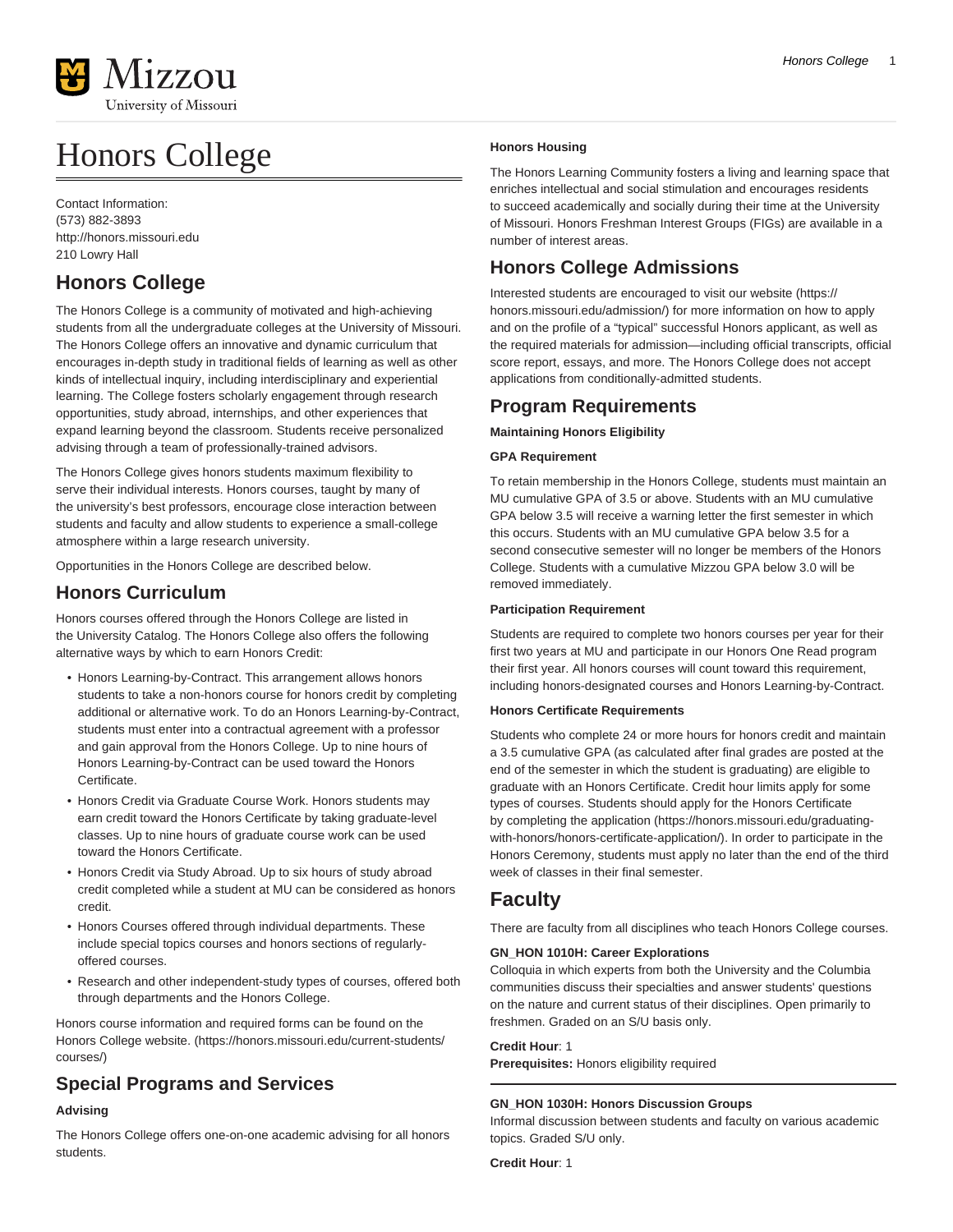

**Prerequisites:** Honors eligibility required

#### **GN\_HON 1050H: Honors Seminar**

Freshman-sophomore seminar offering a small group opportunity to write about and discuss works chosen by instructor.

**Credit Hour**: 1 **Prerequisites:** Honors eligibility required

**GN\_HON 1070H: Honors Elective Colloquium Credit Hour**: 2-3

**Prerequisites:** Honors eligibility required

#### **GN\_HON 1080H: Honors Internship**

Independent study under the supervision of a regular faculty member.

#### **Credit Hour**: 1-3

**Prerequisites:** written proposal with professor's approval submitted in advance to the Honors College. Honors eligibility required

#### **GN\_HON 2010H: Honors Tutorial**

Small group of students (2-5) engage in collaborative work under faculty guidance. The focus is determined in advance by a faculty member and shaped through discussion with the enrolled students. Course may be repeated for credit. Honors eligibility required

**Credit Hour**: 1

**Prerequisites:** instructor's consent

# **GN\_HON 2011H: Unbound: Reading Without Limits**

Joining forces with the Unbound Book Festival, held late April each year here in Columbia, the Unbound tutorial seeks to engage students in the life-long learning approach to reading for pleasure, for the pursuit of engagement, and as a social construct (rather than simply an isolated act). Students will read no fewer than four works of fiction, non-fiction, poetry, and essays, and discuss them as a reading circle but also have the opportunity to meet the authors during the Unbound Book Festival and discuss with them their ideas and skills. Graded on A-F basis only.

#### **Credit Hour**: 1

**Prerequisites:** Honors eligibility required

# **GN\_HON 2012H: BBQ: Culture, Cuts, and Consumption - Honors**

This course will focus on providing you with a sound understanding of the culture, context, culinary, and commercial aspects of Barbecue. We will explore how the meat industry plays a role in BBQ, the environmental implications (of both meat and wood usage), the culture (from your backyard to the national competitions, and even BBQ abroad), and look into how and why BBQ has become such a phenomenon. We will spend some time with a local (KC) author who has written a novel on BBQ that is currently being turned into a TV series. And then we will spend time visiting local BBQ "joints", speaking with owners and pitmasters, customers and devotees, about their business models, their culinary decisions, and their traditions - yes, we will taste, but we will also learn, and use what we have learned, to understand the world of BBQ and its intersections in our daily and national lives. Graded on A-F basis only.

**Credit Hour**: 1 **Prerequisites:** Honors eligibility required

#### **GN\_HON 2015H: Theory and Practice of Tutoring Writing Seminar**

(same as ENGLSH 2015H). Addresses both the theory and practice of tutoring and the foundations of good writing. This course also qualifies students for a part-time job working as Writing Center/Online Writery tutors in future semesters.

#### **Credit Hours**: 3

**Prerequisites:** ENGLSH 1000; instructor's consent

#### **GN\_HON 2015HW: Theory and Practice of Tutoring Writing Seminar - Honors/Writing Intensive**

(same as ENGLSH 2015H). Addresses both the theory and practice of tutoring and the foundations of good writing. This course also qualifies students for a part-time job working as Writing Center/Online Writery tutors in future semesters.

#### **Credit Hours**: 3

**Prerequisites:** ENGLSH 1000; instructor's consent

#### **GN\_HON 2085H: Honors Independent Study**

Independent study under the supervision of a regular faculty member.

#### **Credit Hour**: 1-3

**Prerequisites:** written proposal with professor's approval submitted in advance to the Honors College. Honors eligibility required

#### **GN\_HON 2111H: Epic Destinies, Individual Journeys**

Exploring the art, literature and philosophy of the Ancient Mediterranean World, this course will take us from the fall of Troy to the flowering of art, poetry and magic throughout the Roman Empire. We'll encounter tragic heroes, a suffering Job, Socrates, Plato and his student Aristotle, and the great Roman poets Virgil and Horace. We'll descend to the underworld at least twice, discover the origin of the phrase carpe diem and witness the Roman invention of concrete. Along the way, we'll find ourselves asking not simply what the Ancients believed, or under what circumstances and in what social and historical contexts the works of the Ancient Mediterranean World were composed or performed, but also how they continue to shape and influence our modern world. This is the first course in the long-running Honors Humanities Sequence.

#### **Credit Hours**: 3

**Prerequisites:** Honors eligibility required

# **GN\_HON 2111HW: Epic Destinies, Individual Journeys - Honors/ Writing Intensive**

Exploring the art, literature and philosophy of the Ancient Mediterranean World, this course will take us from the fall of Troy to the flowering of art, poetry and magic throughout the Roman Empire. We'll encounter tragic heroes, a suffering Job, Socrates, Plato and his student Aristotle, and the great Roman poets Virgil and Horace. We'll descend to the underworld at least twice, discover the origin of the phrase carpe diem and witness the Roman invention of concrete. Along the way, we'll find ourselves asking not simply what the Ancients believed, or under what circumstances and in what social and historical contexts the works of the Ancient Mediterranean World were composed or performed, but also how they continue to shape and influence our modern world. This is the first course in the long-running Honors Humanities Sequence.

# **Credit Hours**: 3

**Prerequisites:** Honors eligibility required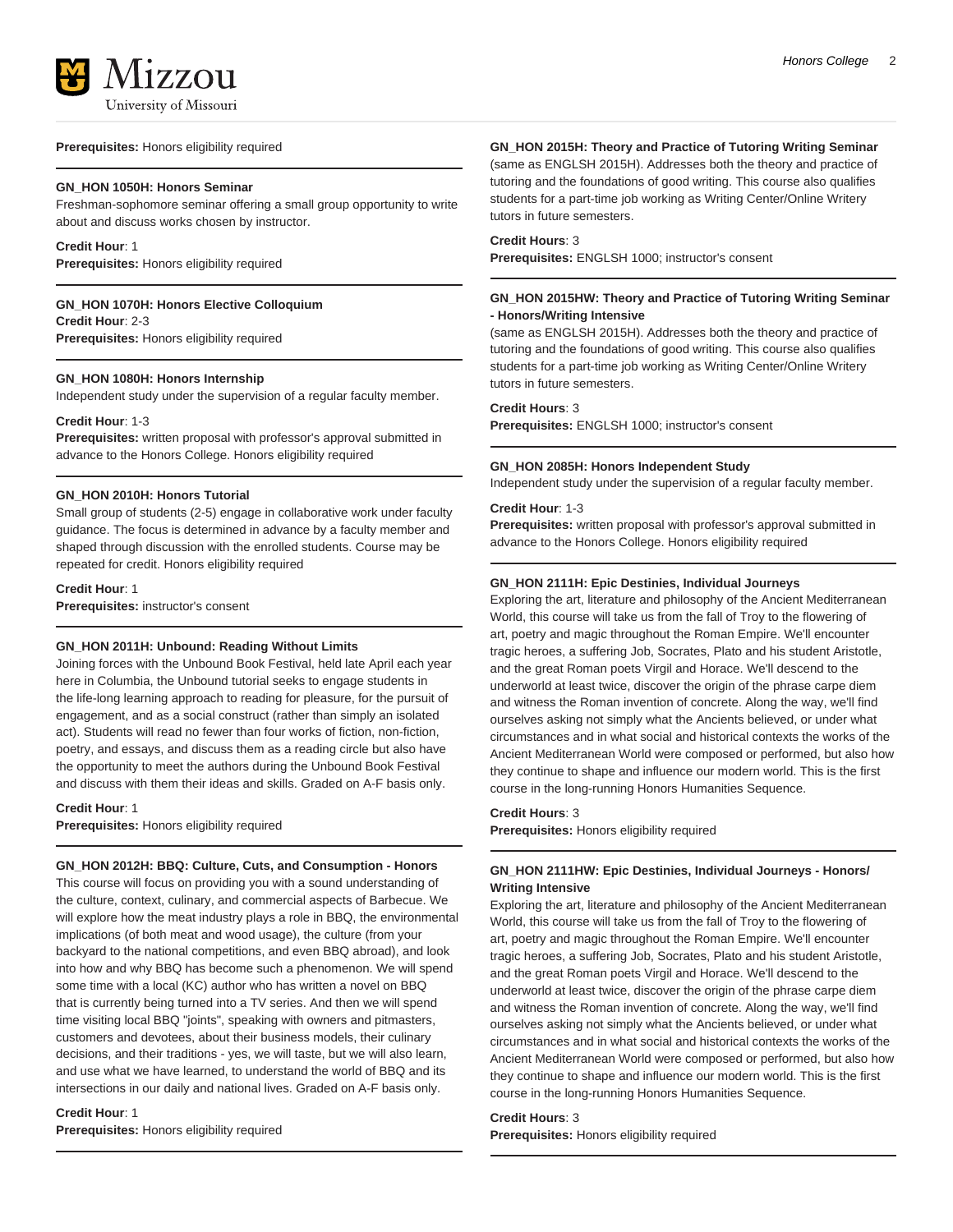

#### **GN\_HON 2112H: Here Be Monsters**

Exploring the art, literature, music and philosophy of the Medieval and Renaissance periods, this course opens in North Africa during the late Roman Empire on the threshold between the classical and medieval eras, and it closes in Shakespeare's London during the English Renaissance. In between, we'll explore the fens of Beowulf's Denmark, the battlefields of Roland and Charlemagne, and Hell itself in Dante's Inferno; meet werewolves and dragons and pilgrims; navigate the intellectual, political, and religious turmoil of medieval Europe; and encounter the glory of Renaissance Italy. This is the second course in the long-running Honors Humanities Sequence.

**Credit Hours**: 3 **Prerequisites:** Honors eligibility required

#### **GN\_HON 2112HW: Here Be Monsters - Honors/Writing Intensive**

Exploring the art, literature, music and philosophy of the Medieval and Renaissance periods, this course opens in North Africa during the late Roman Empire on the threshold between the classical and medieval eras, and it closes in Shakespeare's London during the English Renaissance. In between, we'll explore the fens of Beowulf's Denmark, the battlefields of Roland and Charlemagne, and Hell itself in Dante's Inferno; meet werewolves and dragons and pilgrims; navigate the intellectual, political, and religious turmoil of medieval Europe; and encounter the glory of Renaissance Italy. This is the second course in the long-running Honors Humanities Sequence.

**Credit Hours**: 3 **Prerequisites:** Honors eligibility required

### **GN\_HON 2113H: Reasonable Devils and Dark Visions**

Exploring the art, literature, music and philosophy of the Early Modern World, this course will take us from the delirious hills of La Mancha in 17th century Spain to a desperate slave ship in the South Pacific in the mid-19th century. Along the way, we'll ponder our existence in a bread oven in the Netherlands, bathe in a lake of fire in Hell, confront the squalor of 18th century London, explore the perils of home schooling from Switzerland to the Arctic ice, brave Romantic madness in Germany and Russia, and be peered at by New England mermaids. This is the third course in the long-running Honors Humanities Sequence.

**Credit Hours**: 3

**Prerequisites:** Honors eligibility required

#### **GN\_HON 2114H: Diagnosing the Dark**

Exploring the art, literature, music and philosophy of the Modern Era, this course will take us from the intellectual and social revolutions of the mid-19th century to the cusp of the 21st century. Along the way, we'll encounter countries haunted by war and cities haunted by racism and crime. We will witness Modernist revolutions in seeing and making and even glimpse the dawn of the digital age and the first hint of the possibility of artificial intelligence. In the shadow of such events, the traditional themes of the Humanities - the problem of evil, the puzzle of human nature, the challenge of right action, the quest for justice, the mystery of love, our ethical and social responsibilities, and the continual search for a voice and an art adequate to our experience - resonate from work to work throughout our Era. This is the fourth course in the longrunning Honors Humanities Sequence.

**Credit Hours**: 3 **Prerequisites:** Honors eligibility required

# **GN\_HON 2114HW: Diagnosing the Dark - Honors/Writing Intensive**

Exploring the art, literature, music and philosophy of the Modern Era, this course will take us from the intellectual and social revolutions of the mid-19th century to the cusp of the 21st century. Along the way, we'll encounter countries haunted by war and cities haunted by racism and crime. We will witness Modernist revolutions in seeing and making and even glimpse the dawn of the digital age and the first hint of the possibility of artificial intelligence. In the shadow of such events, the traditional themes of the Humanities - the problem of evil, the puzzle of human nature, the challenge of right action, the quest for justice, the mystery of love, our ethical and social responsibilities, and the continual search for a voice and an art adequate to our experience - resonate from work to work throughout our Era. This is the fourth course in the longrunning Honors Humanities Sequence.

#### **Credit Hours**: 3

**Prerequisites:** Honors eligibility required

#### **GN\_HON 2120H: Honors Humanities Colloquium**

This course meets a general education humanities requirement.

# **Credit Hours**: 3

**Prerequisites:** Honors eligibility required

#### **GN\_HON 2230H: Honors Social Science Colloquium** Meets Social Science Requirement for Gen Ed.

**Credit Hours**: 3

**Prerequisites:** Honors eligibility required

# **GN\_HON 2230HW: Honors Social Science Colloquium - Honors/ Writing Intensive**

Meets Social Science Requirement for Gen Ed.

**Credit Hours**: 3

**Prerequisites:** Honors eligibility required

#### **GN\_HON 2231H: Genocide in the Modern World: An Introduction**

This course examines the multitude of genocide's facets - its causes, course of events, consequences, and the pursuit of prevention and punishment - since the advent of the Twentieth Century (with some examination of historical antecedents). Specific historical and conceptual aspects of various case studies will be examined and a framework for the study of genocide will be developed and applied, starting with the legal definition of genocide and ending with very nuanced theories, behaviors, and components of specific events. The class will use foundational case studies to understand the place of genocide throughout history and end with an investigation into current and on-going genocides, as well as the international pursuit of justice in the wake of these events. Graded on A-F basis only.

#### **Credit Hours**: 3

**Prerequisites:** Honors eligibility required

**GN\_HON 2243H: Behavioral Sciences Sequence I: Personal Identity** This interdisciplinary course approached the perennial but fascinating question of how we define, develop, and present ourselves. It considers this question from a range of disciplinary, regional, and thematic perspectives. Meets general education requirement for behavioral sciences.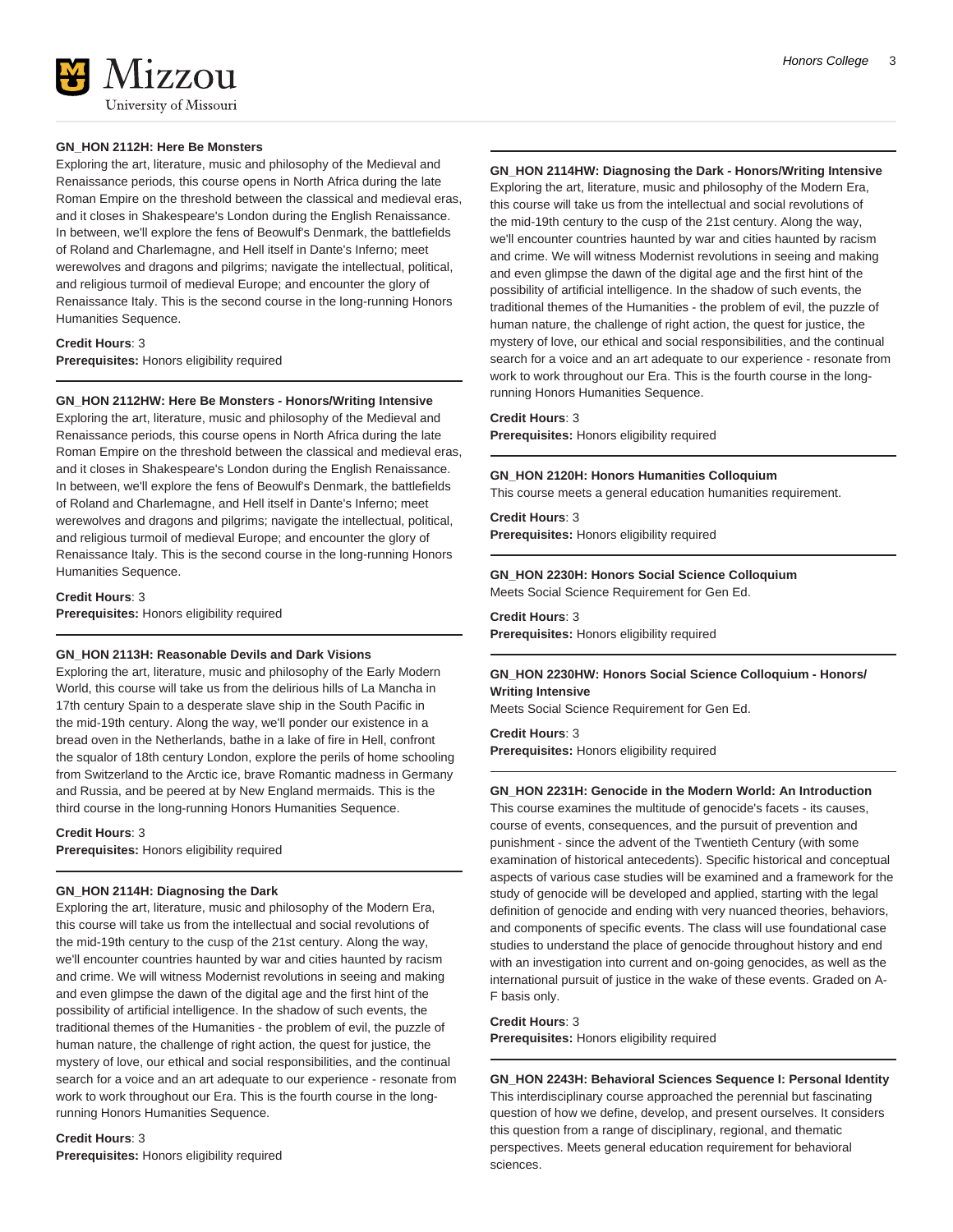

**Credit Hours**: 3

**Prerequisites:** Honors eligibility required

#### **GN\_HON 2244H: Behavioral Sciences Sequence II: Social Relations**

This interdisciplinary course explores the construction of human identity as it related to social groups (these groups might include anything from the family to fan clubs, sports teams to college students). Meets general education requirement for behavioral sciences.

#### **Credit Hours**: 3

**Prerequisites:** Honors eligibility required

#### **GN\_HON 2245H: Social Organization**

This course examines various forms of social organization from an interdisciplinary perspective. The course will examine small organizations (such as families and kin networks) that are grounded in face-to-face relationships and then consider the impact of large-scale organizations (such as markets and states). The class will also explore how these larger organizations can hold together in the absence of direct personal connections between members.

#### **Credit Hours**: 3

**Prerequisites:** Honors eligibility required

#### **GN\_HON 2246H: Global Citizenship**

This course continues our introduction to the fundamental problems and concepts of social science by concentrating on today's emerging global society and the ways in which it shapes social identity. The course also aims at encouraging students to think of themselves as global citizens people who possess a sense of their own role as citizens of the world.

#### **Credit Hours**: 3

**Prerequisites:** Honors eligibility required

#### **GN\_HON 2246HW: Global Citizenship - Honors/Writing Intensive**

This course continues our introduction to the fundamental problems and concepts of social science by concentrating on today's emerging global society and the ways in which it shapes social identity. The course also aims at encouraging students to think of themselves as global citizens people who possess a sense of their own role as citizens of the world.

#### **Credit Hours**: 3

**Prerequisites:** Honors eligibility required

#### **GN\_HON 2310H: Honors Behavioral Science Colloquium**

This course meets a general education behavioral science requirement.

**Credit Hours**: 3 **Prerequisites:** Honors eligibility required

### **GN\_HON 2452H: Honors Biological Science Colloquium**

Open to all honors-eligible students. These courses may be cross-listed with Biological Science Departments. Interdisciplinary or experimental courses are encouraged.

#### **Credit Hour**: 1-3

**Prerequisites:** Honors eligibility required

# **GN\_HON 2456H: Honors Math (Computer Science) Science Colloquium**

Open to all honors-eligible students. These courses may be cross-listed with Mathematical Science Departments. Interdisciplinary or experimental courses are encouraged.

#### **Credit Hour**: 1-3

**Prerequisites:** Honors eligibility required

#### **GN\_HON 2457H: Honors Physical Science Colloquium**

Open to all honors-eligible students. These courses may be cross-listed with Physical Science Departments. Interdisciplinary or experimental courses are encouraged.

**Credit Hour**: 1-3

**Prerequisites:** Honors eligibility required

#### **GN\_HON 2461H: Environment: From Molecules to the Cosmos**

Evidence-based exploration of how the world was made, environments formed, life evolved, and how it works together to sustain life on Earth. Graded on A-F basis only. Earns general education credit for physical and biological sciences.

# **Credit Hours**: 3

**Prerequisites:** Honors eligibility required

#### **GN\_HON 2462H: Energy: From Particles to Civilizations**

Inquiry based exploration of energy, what it is, how it is used, and how it sustains our life on Earth. Graded on A-F basis only.

#### **Credit Hours**: 3

**Prerequisites:** Honors eligibility required

#### **GN\_HON 2950H: Honors Research**

Active participation in a professor's research for up to six hours a week.

# **Credit Hour**: 1-3

**Prerequisites:** written description of the work with professor's approval submitted in advance to Director of the Honors College. Honors eligibility required

#### **GN\_HON 3120H: Honors Humanities Colloquium**

Earns general education humanities credit.

#### **Credit Hours**: 3

**Prerequisites:** junior standing. Honors eligibility required

#### **GN\_HON 3120HW: Honors Humanities Colloquium - Honors/Writing Intensive**

Earns general education humanities credit.

#### **Credit Hours**: 3

**Prerequisites:** junior standing. Honors eligibility required

#### **GN\_HON 3210H: Honors Behavioral Colloquium**

Earns general education credit for behavioral science.

#### **Credit Hours**: 3

**Prerequisites:** junior standing. Honors eligibility required